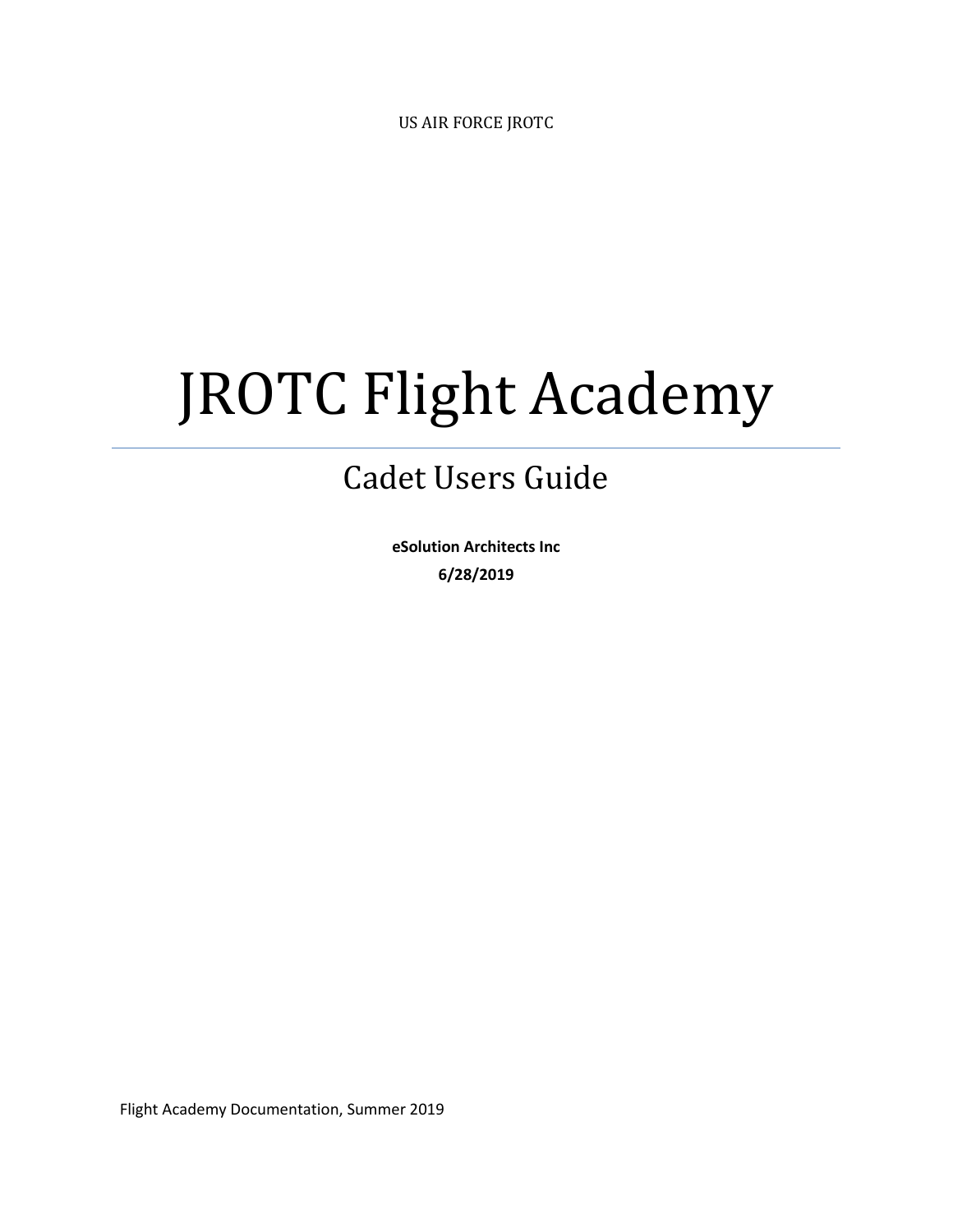#### **Contents**

| $\label{eq:1} \mbox{Introduction} \,\, \ldots \,\, \ldots \,\, \ldots \,\, \ldots \,\, \ldots \,\, \ldots \,\, \ldots \,\, \ldots \,\, \ldots \,\, \ldots \,\, \ldots \,\, \ldots \,\, \ldots \,\, \ldots \,\, \ldots \,\, \ldots \,\, \ldots \,\, \ldots \,\, \ldots \,\, \ldots \,\, \ldots \,\, \ldots \,\, \ldots \,\, \ldots \,\, \ldots \,\, \ldots \,\, \ldots \,\, \ldots \,\, \ldots \,\, \ldots \,\, \ldots \,\, \ldots \,\, \ldots \,\, \ldots \,\,$ |  |
|-----------------------------------------------------------------------------------------------------------------------------------------------------------------------------------------------------------------------------------------------------------------------------------------------------------------------------------------------------------------------------------------------------------------------------------------------------------------|--|
|                                                                                                                                                                                                                                                                                                                                                                                                                                                                 |  |
|                                                                                                                                                                                                                                                                                                                                                                                                                                                                 |  |
|                                                                                                                                                                                                                                                                                                                                                                                                                                                                 |  |
|                                                                                                                                                                                                                                                                                                                                                                                                                                                                 |  |
|                                                                                                                                                                                                                                                                                                                                                                                                                                                                 |  |
|                                                                                                                                                                                                                                                                                                                                                                                                                                                                 |  |
|                                                                                                                                                                                                                                                                                                                                                                                                                                                                 |  |
|                                                                                                                                                                                                                                                                                                                                                                                                                                                                 |  |
|                                                                                                                                                                                                                                                                                                                                                                                                                                                                 |  |
|                                                                                                                                                                                                                                                                                                                                                                                                                                                                 |  |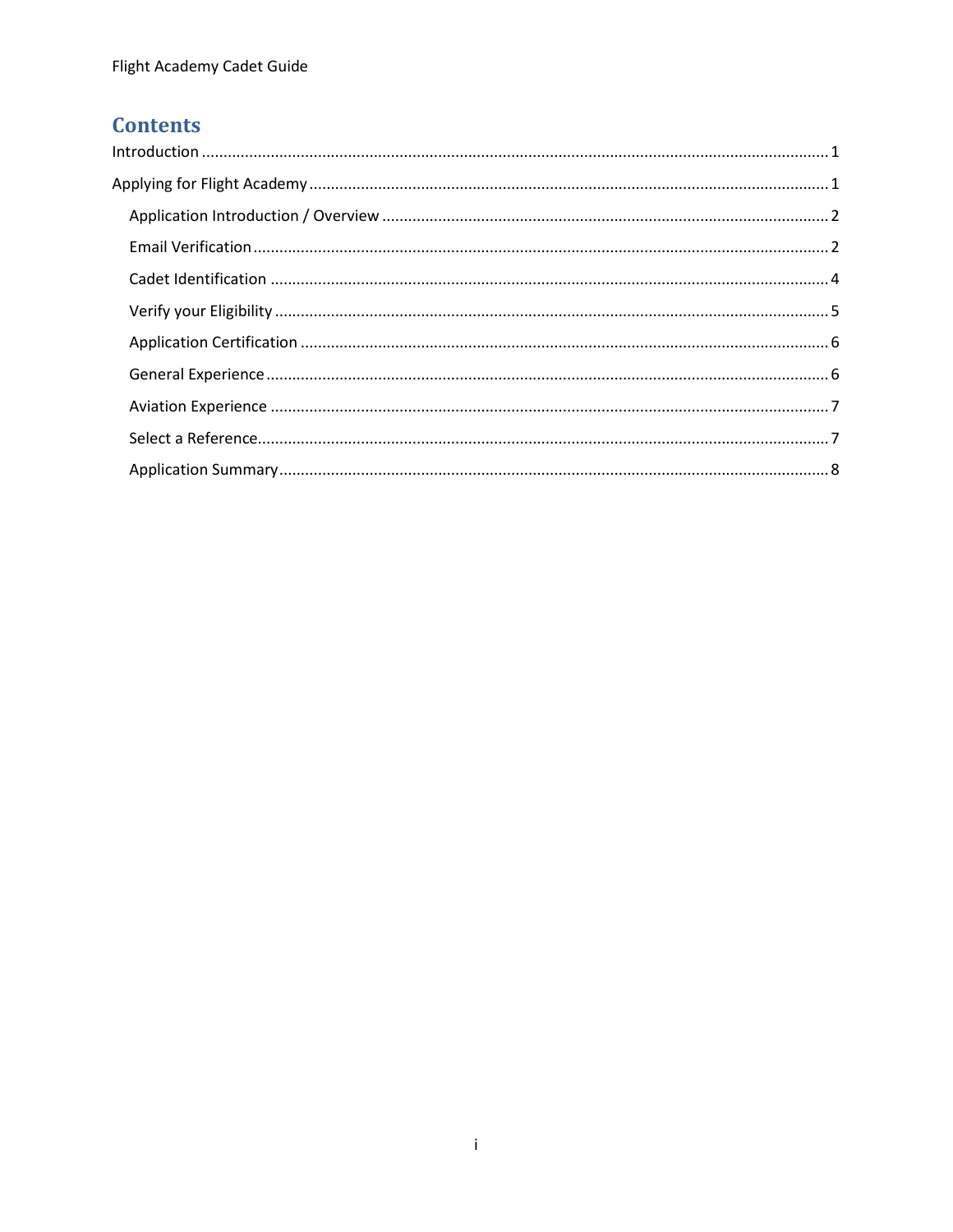## JROTC Flight Academy

#### *Users Guide*

#### <span id="page-2-0"></span>**Introduction**

The JROTC Flight Academy system is a suite of components that enable JROTC cadets to apply for Flight Academy. It also has tools available for cadets that they will be able to use while they are attending the academy. This document will give cadets a brief overview of the system and its capabilities.

#### <span id="page-2-1"></span>**Applying for Flight Academy**

Cadets who wish to apply for the Flight Academy will need to do so online. Your Instructors will let you know when the application cycle begins. When this process starts, you will need to fill out an application online. You will then be required to take an Aircraft Qualifying Test, administered by your instructor. You will also need permission from your parents/legal guardians, as well as a recommendation from your school principal.

In order to apply you will need to go to the Holm Center Portal at [https://wings.holmcenter.com.](https://wings.holmcenter.com/) On the Holm Center Portal page, there is a link to apply for the application:

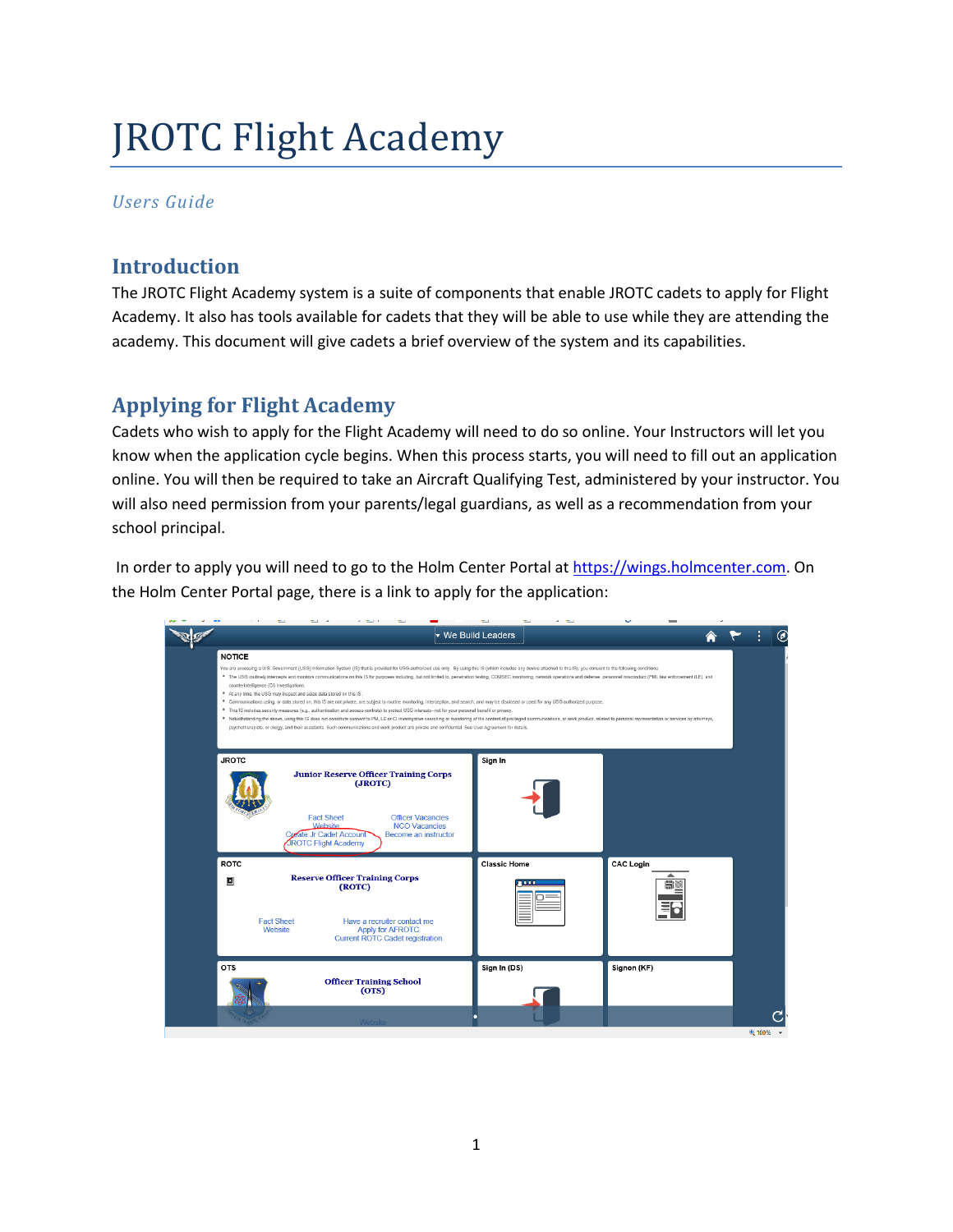Flight Academy Cadet Guide

#### <span id="page-3-0"></span>**Application Introduction / Overview**

After you have read over the application guidelines you can select Begin Application to get started.

| < JROTC Flight Academy                                                                                                                                      | <b>JROTC Flight Academy</b>                                                                                                                                                                                                                                                                                                                                                                                                                                                                                                                                                                                  |                |
|-------------------------------------------------------------------------------------------------------------------------------------------------------------|--------------------------------------------------------------------------------------------------------------------------------------------------------------------------------------------------------------------------------------------------------------------------------------------------------------------------------------------------------------------------------------------------------------------------------------------------------------------------------------------------------------------------------------------------------------------------------------------------------------|----------------|
|                                                                                                                                                             | Welcome to the Flight Academy Application Process.                                                                                                                                                                                                                                                                                                                                                                                                                                                                                                                                                           |                |
| Who may apply?                                                                                                                                              | I. Sophomore, Janior, and Senior Air Force Janior Reserve Officer Training Corps (AFJROTC) Cadets.                                                                                                                                                                                                                                                                                                                                                                                                                                                                                                           |                |
| Applicants must:<br>obtained.<br>5. Not currently bold a private pilot's license.<br>If you meet these requirements, click below to start your application. | I. Be at least 16 years old by 1 June in the year in which you desire to attend the FA. 16 year old applicants will be considered for program acceptance provided HQ AFIROTC's FAA Age Waiver Exemption is<br>2. Possess a current (within first 43 days of school) AFJROTC Presidential physical fitness assessment score.<br>3. Have a comulative grade point average (CGPA) of 3.0 or above (on a 4.0 scale) and obtain a standardized test score on the Aviation Qualification Test (AQT).<br>4. Be endorsed by their Senior Aerospace Science Instructor (SASI) and Principal or High School Counselor. |                |
| <b>Begin Application</b>                                                                                                                                    | Exit                                                                                                                                                                                                                                                                                                                                                                                                                                                                                                                                                                                                         |                |
|                                                                                                                                                             |                                                                                                                                                                                                                                                                                                                                                                                                                                                                                                                                                                                                              |                |
|                                                                                                                                                             |                                                                                                                                                                                                                                                                                                                                                                                                                                                                                                                                                                                                              |                |
|                                                                                                                                                             |                                                                                                                                                                                                                                                                                                                                                                                                                                                                                                                                                                                                              |                |
|                                                                                                                                                             |                                                                                                                                                                                                                                                                                                                                                                                                                                                                                                                                                                                                              | Report and Isa |
|                                                                                                                                                             |                                                                                                                                                                                                                                                                                                                                                                                                                                                                                                                                                                                                              | 气100% →        |

#### <span id="page-3-1"></span>**Email Verification**

In order to apply you will need a valid email address. The system will need to validate your email address before you continue.

| < JROTC Flight Academy                          | <b>Cadet Identification</b>                                                                                                             | $\mathcal{C}$<br>侖           |
|-------------------------------------------------|-----------------------------------------------------------------------------------------------------------------------------------------|------------------------------|
| JROTC Flight Academy Application                |                                                                                                                                         |                              |
|                                                 | First, you will need to enter your email address. This email address must be a valid email address able to receive emails from AFJROTC. |                              |
|                                                 |                                                                                                                                         |                              |
| Email Address                                   | contractors@afjrotc.com                                                                                                                 |                              |
| Est.<br>Verify My Email Address<br>Instructions |                                                                                                                                         |                              |
|                                                 |                                                                                                                                         |                              |
|                                                 |                                                                                                                                         |                              |
|                                                 |                                                                                                                                         |                              |
|                                                 |                                                                                                                                         |                              |
|                                                 |                                                                                                                                         |                              |
|                                                 |                                                                                                                                         |                              |
|                                                 |                                                                                                                                         |                              |
|                                                 |                                                                                                                                         |                              |
|                                                 |                                                                                                                                         |                              |
|                                                 |                                                                                                                                         | Report and Issue<br>A SAMA - |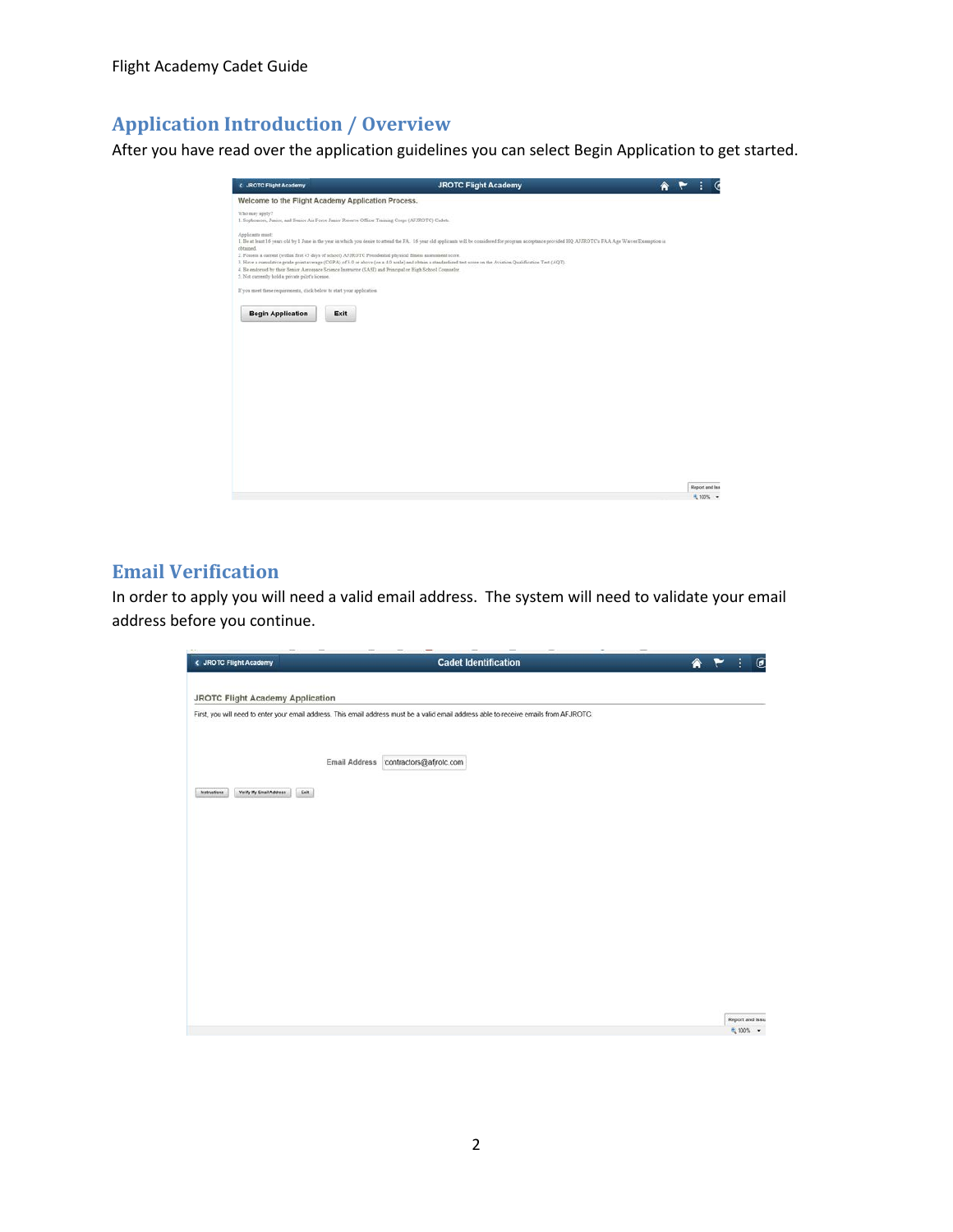At this point you will need to check your email. You should have an email titled "JROTC Flight Academy Email Address Verification"

| <b>M</b> Gmail             | Q pti856                         |                 |                                         | ×                                                                                                                                                                                                                              |   |
|----------------------------|----------------------------------|-----------------|-----------------------------------------|--------------------------------------------------------------------------------------------------------------------------------------------------------------------------------------------------------------------------------|---|
| $\ddot{\ddot{\cdot}}$<br>C |                                  |                 |                                         |                                                                                                                                                                                                                                |   |
| $\Box$ $\uparrow$ PTL856   |                                  |                 |                                         | Inbox JROTC Flight Academy Email Address Verification - Your verification code is 2K9S. Please go back to the web page where you are trying to apply and<br>Q Some messages in Trash or Spam match your search. View messages. |   |
|                            |                                  |                 |                                         |                                                                                                                                                                                                                                |   |
|                            |                                  |                 |                                         |                                                                                                                                                                                                                                |   |
|                            |                                  |                 |                                         |                                                                                                                                                                                                                                |   |
|                            |                                  |                 |                                         |                                                                                                                                                                                                                                |   |
|                            |                                  |                 |                                         |                                                                                                                                                                                                                                |   |
|                            |                                  |                 |                                         |                                                                                                                                                                                                                                |   |
|                            |                                  |                 |                                         |                                                                                                                                                                                                                                |   |
|                            |                                  |                 |                                         | JROTC Flight Academy Email Address Verification D Inbox x                                                                                                                                                                      |   |
|                            |                                  |                 |                                         |                                                                                                                                                                                                                                |   |
|                            | PTL856@elmore.rr.com             |                 |                                         |                                                                                                                                                                                                                                |   |
|                            | to bamageek205+lopez ▼           |                 |                                         |                                                                                                                                                                                                                                |   |
|                            | Your verification code is 2K9S.  |                 |                                         |                                                                                                                                                                                                                                |   |
|                            |                                  |                 |                                         |                                                                                                                                                                                                                                |   |
|                            |                                  |                 |                                         | Please go back to the web page where you are trying to apply and enter this code to continue your application process.                                                                                                         |   |
|                            |                                  |                 |                                         |                                                                                                                                                                                                                                |   |
|                            |                                  |                 |                                         |                                                                                                                                                                                                                                |   |
|                            |                                  |                 |                                         |                                                                                                                                                                                                                                |   |
|                            | Reply<br>ь                       | « Reply all     | Forward<br>➡                            |                                                                                                                                                                                                                                |   |
|                            |                                  |                 |                                         |                                                                                                                                                                                                                                |   |
|                            |                                  |                 |                                         |                                                                                                                                                                                                                                |   |
|                            |                                  |                 |                                         |                                                                                                                                                                                                                                |   |
|                            |                                  |                 |                                         |                                                                                                                                                                                                                                |   |
|                            |                                  |                 |                                         |                                                                                                                                                                                                                                |   |
|                            |                                  |                 |                                         |                                                                                                                                                                                                                                |   |
|                            |                                  |                 |                                         |                                                                                                                                                                                                                                |   |
|                            |                                  |                 |                                         |                                                                                                                                                                                                                                |   |
|                            |                                  |                 |                                         |                                                                                                                                                                                                                                |   |
|                            | < JROTC Flight Academy           |                 | Verify your email                       |                                                                                                                                                                                                                                | ◈ |
|                            |                                  |                 |                                         |                                                                                                                                                                                                                                |   |
|                            | Please verify your email address |                 |                                         |                                                                                                                                                                                                                                |   |
|                            |                                  |                 |                                         | We have sent an email to the email address that you have entered. Please open your email and retrieve the verification token in the email and enter it here before continuing your application. If you do not find this email, |   |
|                            |                                  |                 |                                         |                                                                                                                                                                                                                                |   |
|                            |                                  |                 |                                         |                                                                                                                                                                                                                                |   |
|                            |                                  |                 | Email Address jrcontractors@afjrotc.com |                                                                                                                                                                                                                                |   |
|                            |                                  | Auth Token 33it | ×                                       |                                                                                                                                                                                                                                |   |
|                            |                                  |                 | <b>Resend Token</b>                     |                                                                                                                                                                                                                                |   |
|                            | Validate Auth Token<br>Cancel    |                 |                                         |                                                                                                                                                                                                                                |   |
|                            |                                  |                 |                                         |                                                                                                                                                                                                                                |   |
|                            |                                  |                 |                                         |                                                                                                                                                                                                                                |   |
|                            |                                  |                 |                                         |                                                                                                                                                                                                                                |   |
|                            |                                  |                 |                                         |                                                                                                                                                                                                                                |   |
|                            |                                  |                 |                                         |                                                                                                                                                                                                                                |   |
|                            |                                  |                 |                                         |                                                                                                                                                                                                                                |   |
|                            |                                  |                 |                                         |                                                                                                                                                                                                                                |   |
|                            |                                  |                 |                                         |                                                                                                                                                                                                                                |   |
|                            |                                  |                 |                                         |                                                                                                                                                                                                                                |   |
|                            |                                  |                 |                                         |                                                                                                                                                                                                                                |   |
|                            |                                  |                 |                                         |                                                                                                                                                                                                                                |   |
|                            |                                  |                 |                                         |                                                                                                                                                                                                                                |   |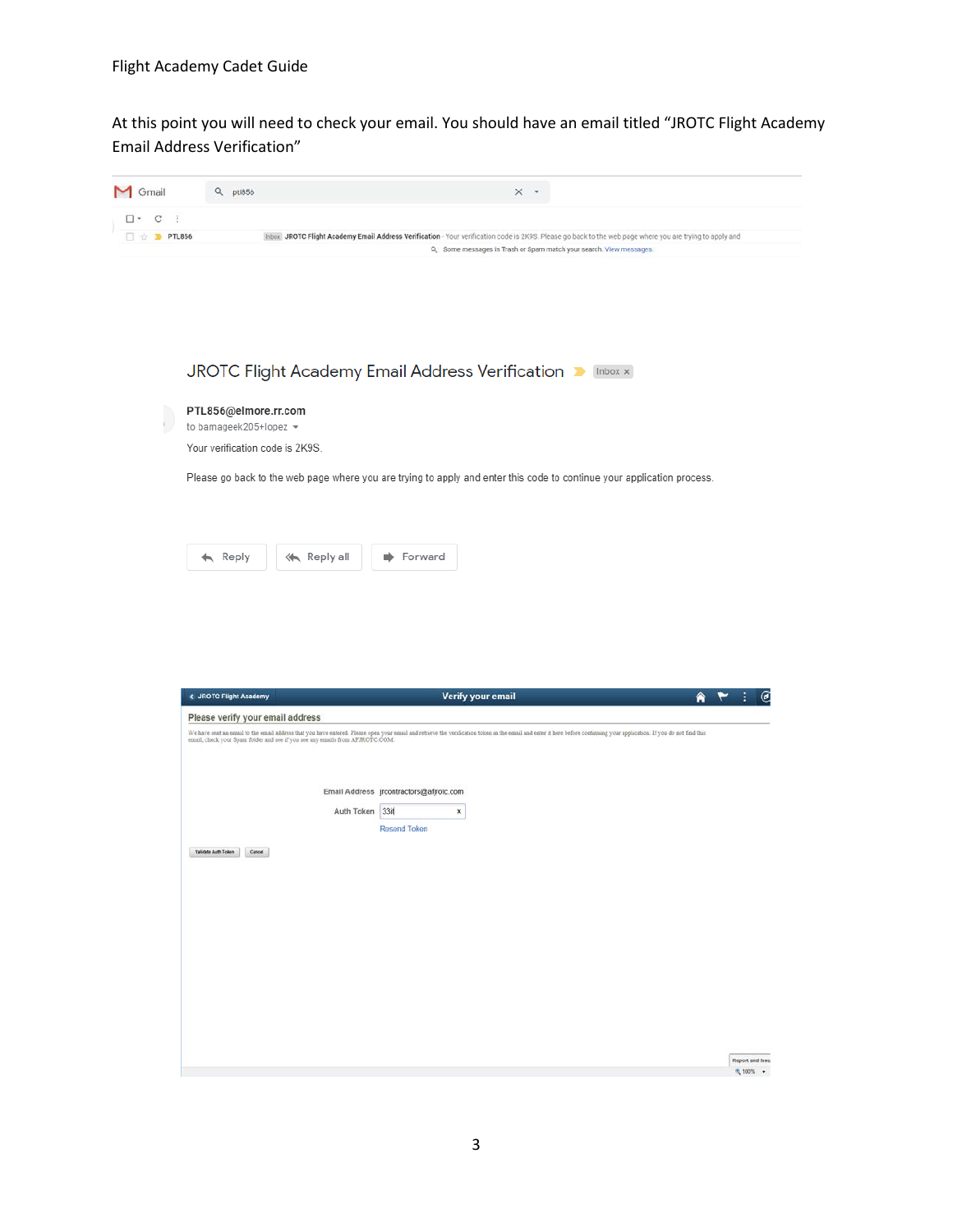#### <span id="page-5-0"></span>**Cadet Identification**

The system will need to verify your JROTC status. In order to do this, please enter as much information as you can. If you know your AFJROTC ID number (aka 'Empl ID') you can simply enter that on the last box. Click *Verify My Information* to continue.

| <b>&lt; JROTC Flight Academy</b>        |                          | <b>Cadet Identification</b>                                                                                                                       |
|-----------------------------------------|--------------------------|---------------------------------------------------------------------------------------------------------------------------------------------------|
|                                         |                          |                                                                                                                                                   |
| <b>JROTC Flight Academy Application</b> |                          |                                                                                                                                                   |
|                                         |                          | Before we begin your application we will need to locate your records in our system. Please enter as much of the following information as you can. |
|                                         |                          |                                                                                                                                                   |
|                                         |                          |                                                                                                                                                   |
|                                         |                          | Email Address jrcontractors@afjrotc.com                                                                                                           |
|                                         | <b>JROTC Unit Number</b> |                                                                                                                                                   |
|                                         | Last Name                |                                                                                                                                                   |
|                                         | <b>First Name</b>        |                                                                                                                                                   |
|                                         | <b>Middle Initial</b>    |                                                                                                                                                   |
|                                         | Date of Birth            | 爾                                                                                                                                                 |
|                                         | Empl ID                  |                                                                                                                                                   |
|                                         |                          |                                                                                                                                                   |
| Instructions<br>Verify My Information   | Exit                     |                                                                                                                                                   |
|                                         |                          |                                                                                                                                                   |
|                                         |                          |                                                                                                                                                   |
|                                         |                          |                                                                                                                                                   |
| < JROTC Flight Academy                  |                          | <b>Cadet Identification</b>                                                                                                                       |

| <b>JROTC Flight Academy Application</b>                                                                                                           |                                         |  |
|---------------------------------------------------------------------------------------------------------------------------------------------------|-----------------------------------------|--|
| Before we begin your application we will need to locate your records in our system. Please enter as much of the following information as you can. |                                         |  |
|                                                                                                                                                   |                                         |  |
|                                                                                                                                                   | Email Address jrcontractors@afjrotc.com |  |
| <b>JROTC Unit Number</b>                                                                                                                          |                                         |  |
| <b>Last Name</b>                                                                                                                                  | Public                                  |  |
| <b>First Name</b>                                                                                                                                 | John                                    |  |
| <b>Middle Initial</b>                                                                                                                             | Q<br>×                                  |  |
| Date of Birth                                                                                                                                     | 崗                                       |  |
| Empl ID                                                                                                                                           |                                         |  |
| Instructions<br>Verify My Information<br>Exit                                                                                                     |                                         |  |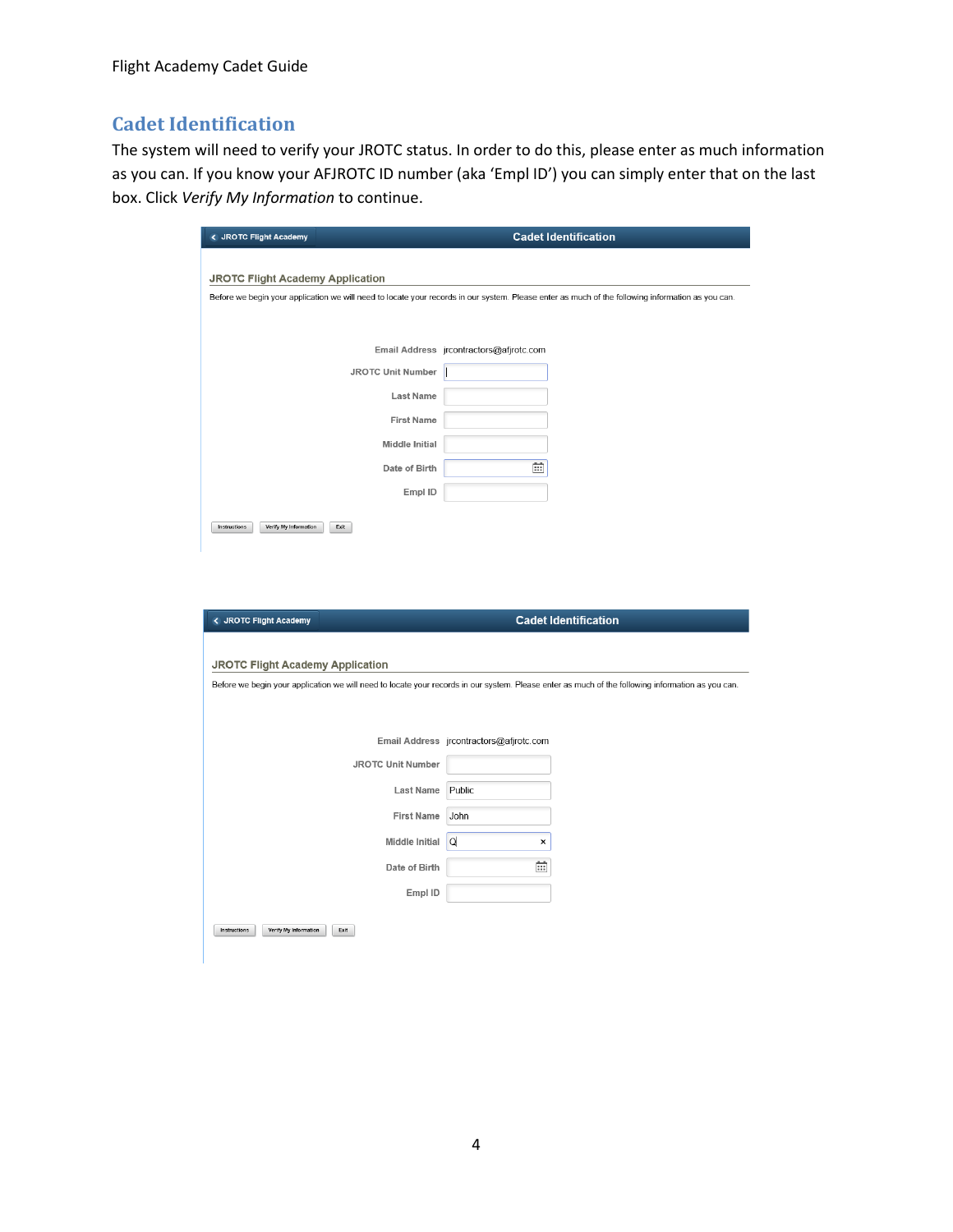#### <span id="page-6-0"></span>**Verify your Eligibility**

Once the system has identified you, the next page will ask you for information used to verify your eligibility. Please make sure you the information is accurate before continuing to the next page. Once you have entered this information, click *Save and Continue*.

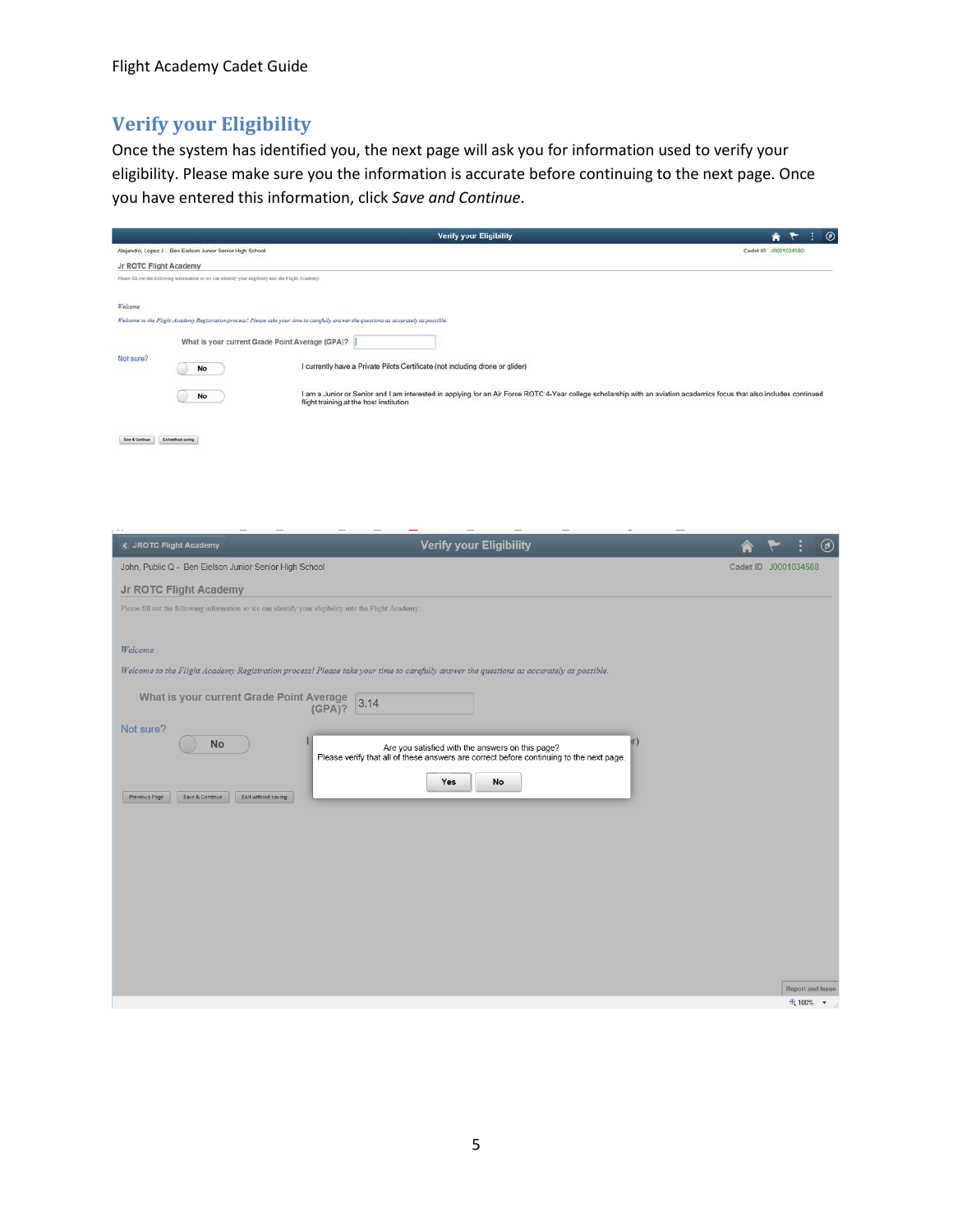Flight Academy Cadet Guide

#### <span id="page-7-0"></span>**Application Certification**

Please read and answer the questions on this screen. When you are finished, click *Save and Continue* at the bottom of the page.

| < JROTC Flight Academy                                                    | <b>Applicant Certification</b>                                                                                                                                                                                                                                                                                                                                                     |  |                  | $_{\odot}$ |
|---------------------------------------------------------------------------|------------------------------------------------------------------------------------------------------------------------------------------------------------------------------------------------------------------------------------------------------------------------------------------------------------------------------------------------------------------------------------|--|------------------|------------|
| Your application changes have been saved.                                 |                                                                                                                                                                                                                                                                                                                                                                                    |  |                  | $\sim$     |
| application with.                                                         | The changes you have made to far are being saved in the system. If you need to review your application later, it will be available as long as you use the same email address that you began this                                                                                                                                                                                   |  |                  |            |
| Yes                                                                       | I am voluntarily applying for a scholarship to attend a public or private institution at AFJROTC discretion.                                                                                                                                                                                                                                                                       |  | 10 rows          |            |
| Yes                                                                       | understand the Air Force is not liable for my personal conduct or health.                                                                                                                                                                                                                                                                                                          |  |                  |            |
| Yes                                                                       | I certify no guarantees have been given to me concerning my selection.                                                                                                                                                                                                                                                                                                             |  |                  |            |
| Yes                                                                       | I understand that my continuation in the selection process is contingent upon meeting the requirements of a Federal Aviation<br>Administration (FAA) Flying Class I flight physical and appropriate medical clearance.                                                                                                                                                             |  |                  |            |
| Yes                                                                       | If selected. I will adhere to behavioral, dress, grooming, academic, and flying standards of the university and AFJROTC.                                                                                                                                                                                                                                                           |  |                  |            |
| Yes<br>components of the United States Military.                          | I understand that selection for and/or completion of this program does not obligate me to serve in the Active. Reserve, or Guard                                                                                                                                                                                                                                                   |  |                  |            |
| Yes                                                                       | If selected, and if I successfully earn a private pilot's certificate, I understand I will be expected to join the Civil Air Patrol (CAP)<br>and fly a minimum of once per month. I will also be expected to fly with a CAP instructor quarterly.                                                                                                                                  |  |                  |            |
| <b>Yes</b>                                                                | I am a US citizen (Note: Citizenship has no bearing on acceptance and is provided for internal program management purposes<br>only). If not a US citizen, I understand I must obtain a TSA clearance upon selection.                                                                                                                                                               |  |                  |            |
| Yes.                                                                      | If selected. I agree to release my education records from the partnering institution to AFJROTC.                                                                                                                                                                                                                                                                                   |  |                  |            |
| Yes                                                                       | I understand I am applying for a university program and may obtain a private pilot's certificate and college credit. Furthermore, I<br>understand my success is singularly dependent on my ability to meet the requirements. Finally, I understand that I may be<br>required to work 6-7 days a week and work/study 10-12 hours a day in an academic environment to be successful. |  |                  |            |
| Exit without saving<br><b>Previous Page</b><br><b>Save &amp; Continue</b> |                                                                                                                                                                                                                                                                                                                                                                                    |  |                  |            |
|                                                                           | Each time you click 'Says & continua' your charges to that point will be seved. If you with to and the application, click 'Extr without saying'. Fou will be able to continue your application later by logging in with the sa                                                                                                                                                     |  | Report and Issue |            |
|                                                                           |                                                                                                                                                                                                                                                                                                                                                                                    |  | 电 100%           | $\cdot$    |

#### <span id="page-7-1"></span>**General Experience**

This section will ask you for some of your experience. When you are finished, click *Save and Continue* at the bottom of the page.

| < JROTC Flight Academy                                  | <b>General Experience</b>                                                                                                                                                 |                      |  | ◉ |
|---------------------------------------------------------|---------------------------------------------------------------------------------------------------------------------------------------------------------------------------|----------------------|--|---|
| John, Public Q - Ben Eielson Junior Senior High School  |                                                                                                                                                                           | Cadet ID J0001034588 |  |   |
| <b>General Experience</b>                               |                                                                                                                                                                           |                      |  |   |
|                                                         | Please provide us with the following information regarding any college testing you have done, your current employment, as well as any leadership experience you may have: |                      |  |   |
|                                                         |                                                                                                                                                                           |                      |  |   |
| <b>College Admission Tests</b>                          |                                                                                                                                                                           |                      |  |   |
| <b>ACT Score</b>                                        |                                                                                                                                                                           |                      |  |   |
| <b>SAT Test Score</b>                                   |                                                                                                                                                                           |                      |  |   |
| <b>Current Employment (if any)</b>                      |                                                                                                                                                                           |                      |  |   |
| Are you currently employed?                             | No                                                                                                                                                                        |                      |  |   |
| Leadership                                              |                                                                                                                                                                           |                      |  |   |
| Do you have any (NON JROTC) leadership<br>experience?   | No                                                                                                                                                                        |                      |  |   |
| Are you a member of any teams?                          | No                                                                                                                                                                        |                      |  |   |
| Save & Continue<br>Exit without saving<br>Previous Page |                                                                                                                                                                           |                      |  |   |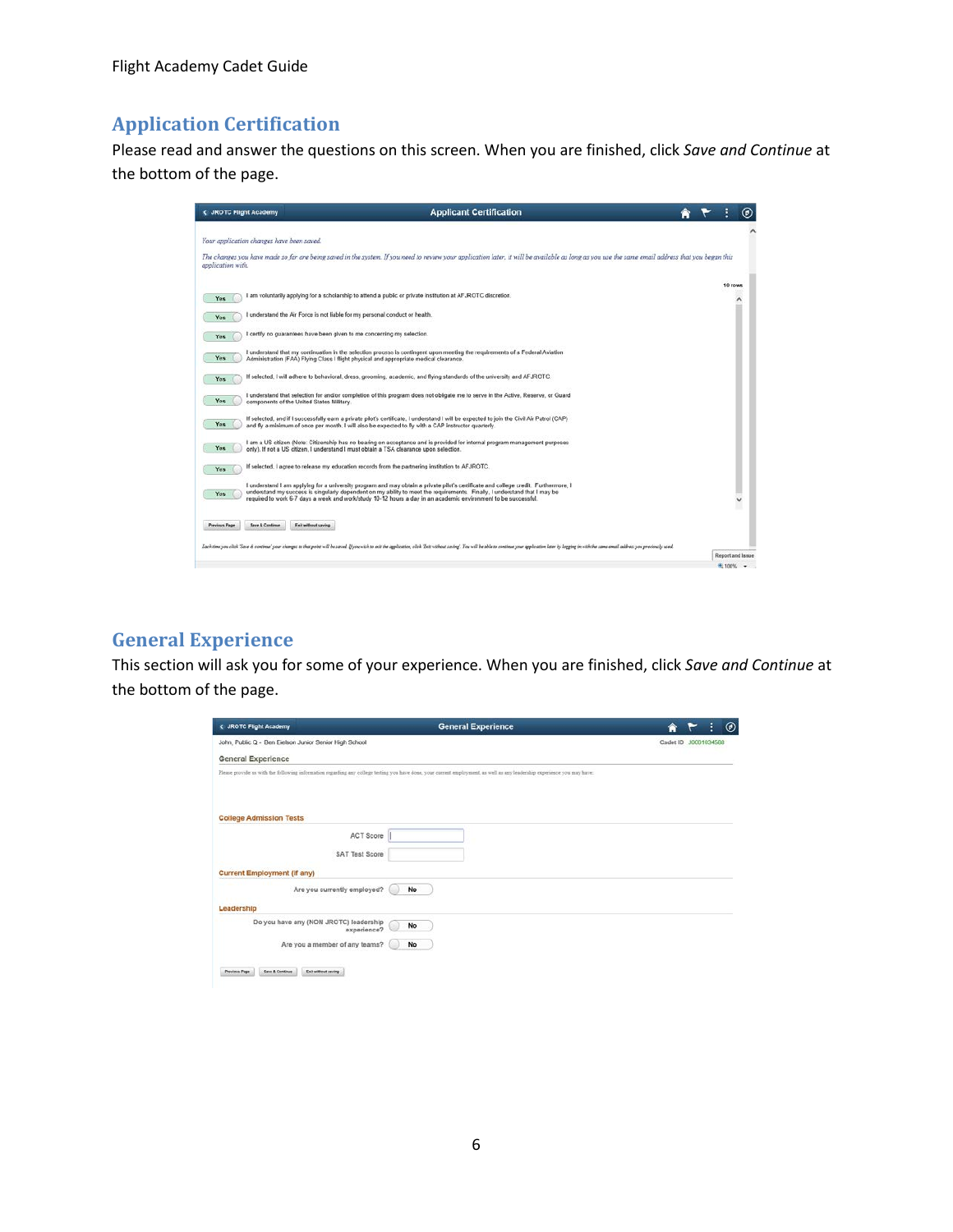| < JROTC Flight Academy                                             | <b>General Experience</b>                                                                                                                                                 | $\circledcirc$          |
|--------------------------------------------------------------------|---------------------------------------------------------------------------------------------------------------------------------------------------------------------------|-------------------------|
| John, Public Q - Ben Eielson Junior Senior High School             |                                                                                                                                                                           | Cadet ID 30001034588    |
| <b>General Experience</b>                                          |                                                                                                                                                                           |                         |
|                                                                    | Please provide us with the following information regarding any college testing you have done, your current employment, as well as any leadership experience you may have: |                         |
| <b>College Admission Tests</b>                                     |                                                                                                                                                                           |                         |
| ACT Score                                                          | 21                                                                                                                                                                        |                         |
| <b>SAT Test Score</b>                                              |                                                                                                                                                                           |                         |
| <b>Current Employment (if any)</b>                                 |                                                                                                                                                                           |                         |
| Are you currently employed?                                        | Yes                                                                                                                                                                       |                         |
| Job Title                                                          | Cashier, Winn Dixie                                                                                                                                                       |                         |
| Leadership                                                         |                                                                                                                                                                           |                         |
| Do you have any (NON JROTC) leadership                             | Yes                                                                                                                                                                       |                         |
| experience?<br>Please list                                         | Team Captain, Football 1                                                                                                                                                  |                         |
|                                                                    |                                                                                                                                                                           |                         |
| Are you a member of any teams?                                     | Yes                                                                                                                                                                       |                         |
| <b>Team Membership(s)</b>                                          | Football Team<br>×                                                                                                                                                        |                         |
|                                                                    |                                                                                                                                                                           |                         |
| <b>Save &amp; Continue</b><br>Exit without saving<br>Previous Page |                                                                                                                                                                           |                         |
|                                                                    |                                                                                                                                                                           | <b>Report and Issue</b> |
|                                                                    |                                                                                                                                                                           | ★ 100% →                |

#### <span id="page-8-0"></span>**Aviation Experience**

If you have any aviation experience, enter it here. When you are finished, click *Save and Continue* at the bottom of the page.

| < JROTC Flight Academy                                         | <b>Aviation Experience</b>                                                                                                                                                                       | ◉                            |
|----------------------------------------------------------------|--------------------------------------------------------------------------------------------------------------------------------------------------------------------------------------------------|------------------------------|
| John, Public Q - Ben Eielson Junior Senior High School         |                                                                                                                                                                                                  | Cadet ID J0001034588         |
| <b>Aviation Experience</b>                                     |                                                                                                                                                                                                  |                              |
| Please select if you have any of the following:                |                                                                                                                                                                                                  |                              |
| Your application changes have been saved.                      |                                                                                                                                                                                                  |                              |
| application with.                                              | The changes you have made so far are being saved in the system. If you need to review your application later, it will be available as long as you use the same email address that you began this |                              |
| Hours of aviation experience                                   | 6.00                                                                                                                                                                                             |                              |
| FAA Ground School Complete                                     | No                                                                                                                                                                                               |                              |
| 1 semester or more on a Multicopter / RC Aircraft              | Yes                                                                                                                                                                                              |                              |
| 1 semester or more on a Rocketry team                          | Yes                                                                                                                                                                                              |                              |
| 1 year or more of Airframe and Powerplant education            | Yes                                                                                                                                                                                              |                              |
| Member of Civil Air Patrol                                     | Yes                                                                                                                                                                                              |                              |
| CAP Unit                                                       |                                                                                                                                                                                                  |                              |
| Cap ID                                                         |                                                                                                                                                                                                  |                              |
| Save & Continue<br>Exit without saving<br><b>Previous Page</b> |                                                                                                                                                                                                  |                              |
|                                                                |                                                                                                                                                                                                  |                              |
|                                                                |                                                                                                                                                                                                  |                              |
|                                                                |                                                                                                                                                                                                  |                              |
|                                                                |                                                                                                                                                                                                  | Report and Issue<br>● 100% → |

#### <span id="page-8-1"></span>**Select a Reference**

You will need a School Official to give you a reference for your application. You can select an official from the page here. You can also skip this step and let your Instructor select them for you.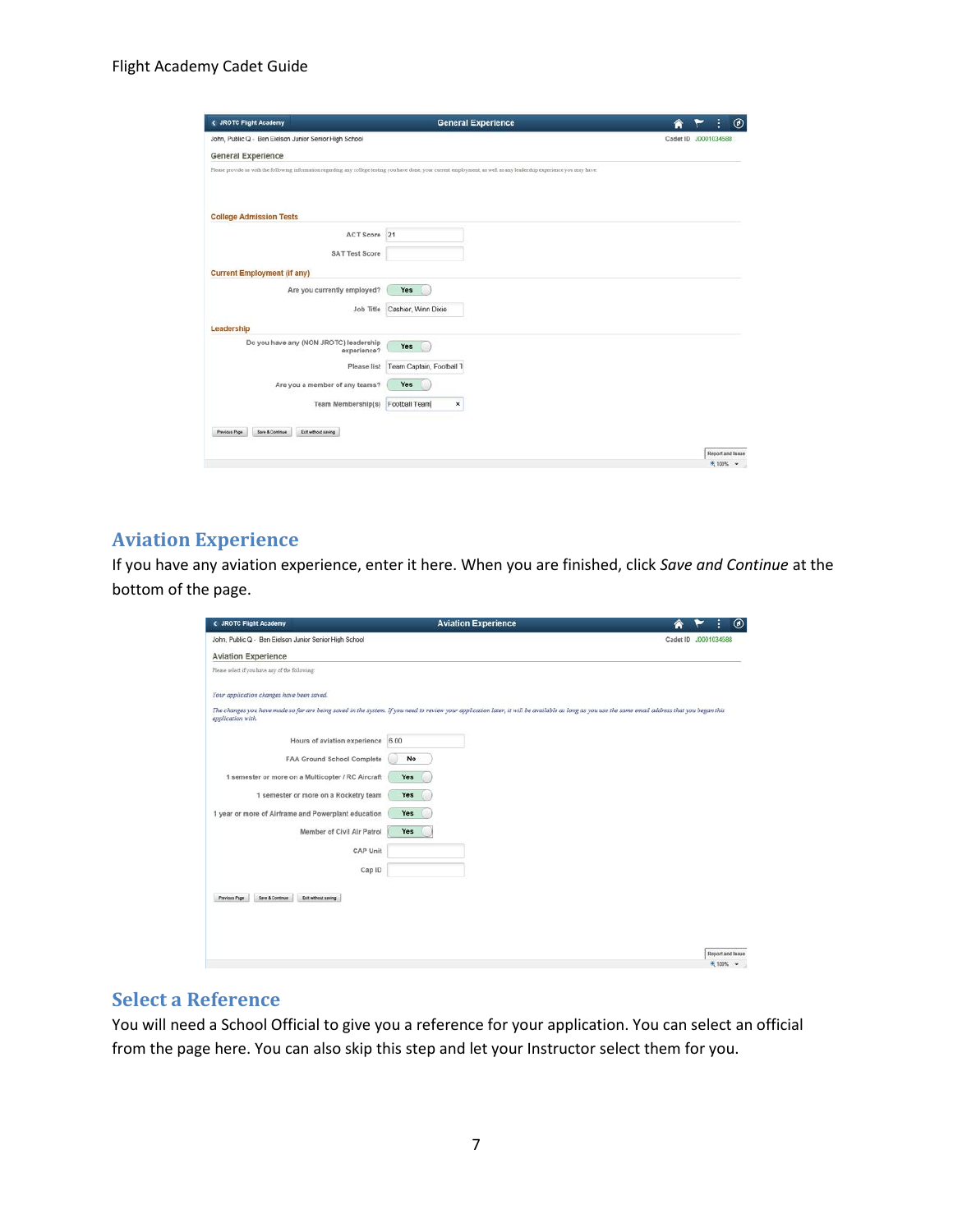| < JROTC Flight Academy             |                                                        |                                              | <b>Select a Reference</b>                                                                                                                                                                                                                             |                        |
|------------------------------------|--------------------------------------------------------|----------------------------------------------|-------------------------------------------------------------------------------------------------------------------------------------------------------------------------------------------------------------------------------------------------------|------------------------|
|                                    | John, Public Q - Ben Eielson Junior Senior High School |                                              |                                                                                                                                                                                                                                                       | Organizational ID 1551 |
|                                    |                                                        |                                              |                                                                                                                                                                                                                                                       | Cadet ID J0001034588   |
|                                    | Please select school official                          |                                              |                                                                                                                                                                                                                                                       |                        |
|                                    |                                                        |                                              | A school official will need to endorse your application and verify the information you have provided. This official has to be a principal, vice-principal, or a cousselor of your school.                                                             |                        |
| after you submit your application. |                                                        |                                              | Please select a school official from the list below. Select the title first, then select the official's name. If the official you are looking for is not there, skip this step and mk your instructor to add the official for                         |                        |
|                                    | Your application changes have been saved.              |                                              |                                                                                                                                                                                                                                                       |                        |
| application with.                  |                                                        |                                              | The changes you have made so far are being saved in the system. If you need to review your application later, it will be available as long as you use the same email address that you began this                                                      |                        |
|                                    |                                                        | Offical Title C                              | School Official C                                                                                                                                                                                                                                     |                        |
|                                    | Select                                                 | Counselor                                    | Randy 'Big Bird' Johnson                                                                                                                                                                                                                              |                        |
|                                    | Select                                                 | Counselor                                    | <b>Buford T. Justice</b>                                                                                                                                                                                                                              |                        |
|                                    | Select                                                 | Principal                                    | Mr. Bruce K. Bell                                                                                                                                                                                                                                     |                        |
|                                    |                                                        |                                              | Mrs. Karen Carpenter                                                                                                                                                                                                                                  |                        |
| <b>Previous Page</b>               | Select<br>I want to Select Someone Else                | Vice-Principal<br><b>Save &amp; Continue</b> | Exit without saving<br>Each time you slick 'Sou do continue' your charges to that point will be seved Yyou with to anit the application, ellek 'Exit without sering'. Tou will be able to continue your application later by legging in with the same |                        |
|                                    |                                                        |                                              |                                                                                                                                                                                                                                                       |                        |
| < JROTG Flight Academy             |                                                        |                                              | <b>Select a Reference</b>                                                                                                                                                                                                                             | €                      |
|                                    | John, Public Q - Ben Eielson Junior Senior High School |                                              |                                                                                                                                                                                                                                                       | Organizational ID 1551 |
|                                    |                                                        |                                              |                                                                                                                                                                                                                                                       | Cadet ID J0001034588   |
|                                    | Please select school official                          |                                              |                                                                                                                                                                                                                                                       |                        |
|                                    |                                                        |                                              | A school official will need to endorse your application and verify the information you have provided. This official has to be a principal, vice-principal, or a counselor of your school.                                                             |                        |
|                                    |                                                        |                                              | Please select a school official from the list below. Select the title first, then select the official's name. If the official you are looking for is not there, skip this step and ask your instructor to add the official for                        |                        |
| after you submit your application. | Your application changes have been saved.              |                                              |                                                                                                                                                                                                                                                       |                        |
| application with.                  |                                                        |                                              | The changes you have made so far are being saved in the system. If you need to review your application later, it will be available as long as you use the same email address that you began this                                                      |                        |
|                                    |                                                        |                                              | You have selected: Mr. Bruce K. Bell                                                                                                                                                                                                                  |                        |
| Previous Page                      | I want to Select Someone Else                          | Save & Continue                              | Exit without saving                                                                                                                                                                                                                                   |                        |

#### <span id="page-9-0"></span>**Application Summary**

Once you have completed all of the information, you will need to select "Submit Application".

| < JROTC Flight Academy                                 |                            | <b>Application Summary</b>                                                                                                                                                                       | $^\circledR$         |
|--------------------------------------------------------|----------------------------|--------------------------------------------------------------------------------------------------------------------------------------------------------------------------------------------------|----------------------|
| John, Public Q - Ben Eielson Junior Senior High School |                            |                                                                                                                                                                                                  | Cadet ID J0001034588 |
| <b>JROTC Flight Academy</b>                            |                            |                                                                                                                                                                                                  |                      |
|                                                        |                            | Thank you for taking the time to apply to Flight Academy. Please review the information below for the status of your application.                                                                |                      |
| Your application changes have been saved.              |                            |                                                                                                                                                                                                  |                      |
| application with.                                      |                            | The changes you have made so far are being saved in the system. If you need to review your application later, it will be available as long as you use the same email address that you began this |                      |
|                                                        |                            | Your Application is now ready to Submit                                                                                                                                                          |                      |
| <b>Application Details</b>                             |                            |                                                                                                                                                                                                  |                      |
|                                                        |                            | Cadet ID J0001034588                                                                                                                                                                             |                      |
|                                                        |                            | Status Applied                                                                                                                                                                                   |                      |
|                                                        | First Name John            |                                                                                                                                                                                                  |                      |
|                                                        | Last Name Public           |                                                                                                                                                                                                  |                      |
|                                                        |                            | Email Address jrcontractors@afirotc.com                                                                                                                                                          |                      |
|                                                        |                            | School Name Ben Eielson Junior Senior High School                                                                                                                                                |                      |
|                                                        | Grade Level 10             |                                                                                                                                                                                                  |                      |
|                                                        | Enrollment Status Enrolled |                                                                                                                                                                                                  |                      |
| <b>Previous Page</b>                                   | <b>Submit Application</b>  |                                                                                                                                                                                                  |                      |
|                                                        |                            |                                                                                                                                                                                                  |                      |
|                                                        |                            |                                                                                                                                                                                                  | Report and Issue     |
|                                                        |                            |                                                                                                                                                                                                  | 气100%~               |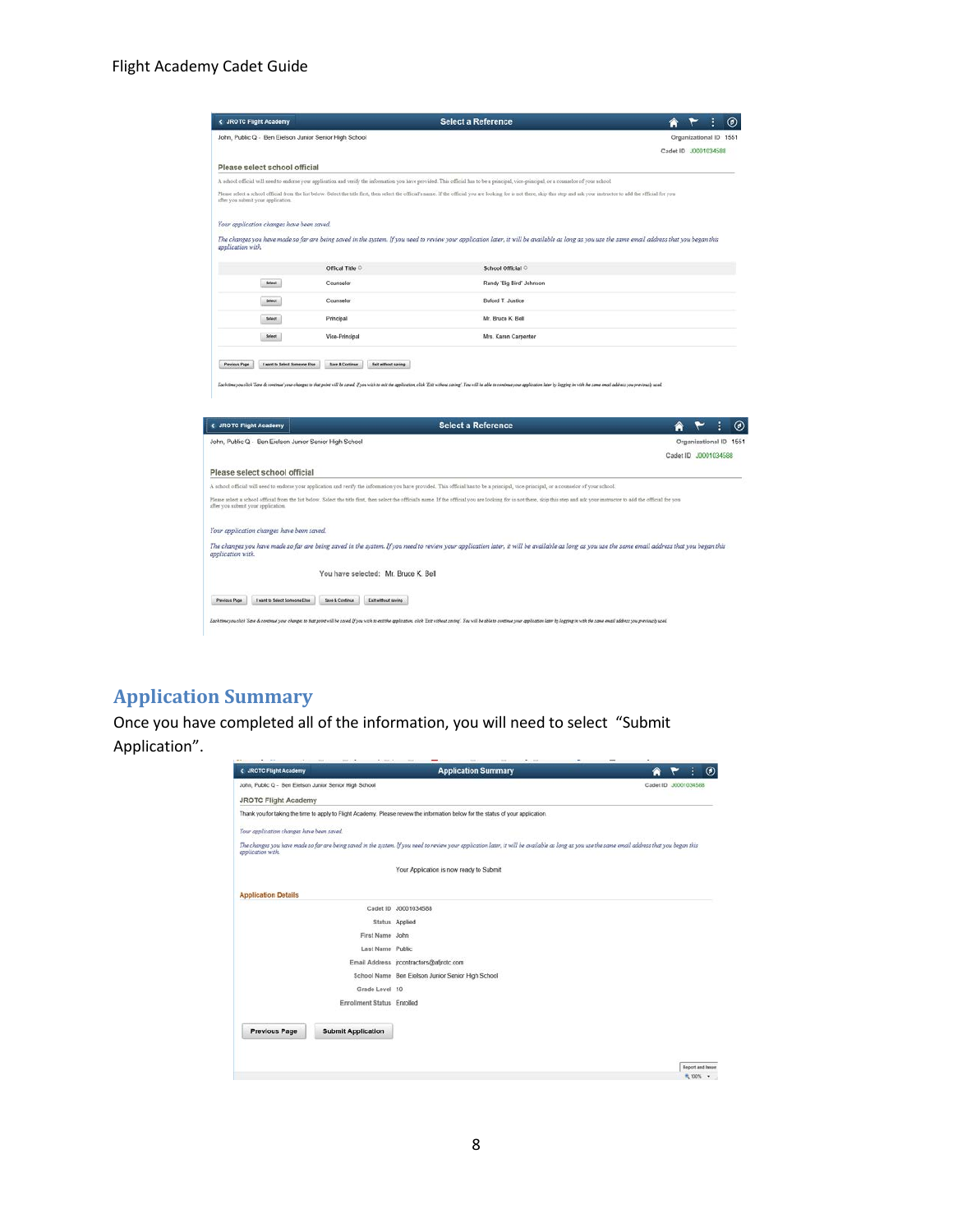#### Flight Academy Cadet Guide

| <b>&lt; JROTC Flight Academy</b>                       |                            | <b>Application Summary</b>                                                                                                                                                                       |                      |
|--------------------------------------------------------|----------------------------|--------------------------------------------------------------------------------------------------------------------------------------------------------------------------------------------------|----------------------|
| John, Public Q - Ben Eielson Junior Servor High School |                            |                                                                                                                                                                                                  | Cadet ID 30001034588 |
| <b>JROTC Flight Academy</b>                            |                            |                                                                                                                                                                                                  |                      |
|                                                        |                            | Thank you for taking the time to apply to Flight Academy. Please review the information below for the status of your application.                                                                |                      |
| Your application changes have been saved.              |                            |                                                                                                                                                                                                  |                      |
| aimlication with                                       |                            | The changes you have made so far are being saved in the system. If you need to review your application later, it will be available as long as you use the same email address that you began this |                      |
|                                                        |                            | Your Application is now ready to Submit                                                                                                                                                          |                      |
| <b>Application Details</b>                             |                            |                                                                                                                                                                                                  |                      |
|                                                        |                            | Are you satisfied with the answers on this page?<br>Please verify that all of these answers are correct before continuing to the next page.<br>Yes<br>No                                         |                      |
|                                                        | Last Name Public           |                                                                                                                                                                                                  |                      |
|                                                        |                            | Email Address (rcontractors@afirotc.com)                                                                                                                                                         |                      |
|                                                        |                            | School Name Ben Eielson Junior Senior High School                                                                                                                                                |                      |
|                                                        | Grade Level 10             |                                                                                                                                                                                                  |                      |
|                                                        | Enrollment Status Enrolled |                                                                                                                                                                                                  |                      |
| <b>Previous Page</b>                                   | <b>Submit Application</b>  |                                                                                                                                                                                                  |                      |
|                                                        |                            |                                                                                                                                                                                                  |                      |
|                                                        |                            |                                                                                                                                                                                                  | Report and Issue     |
|                                                        |                            |                                                                                                                                                                                                  | 气100%~               |

| Cadet ID J0001034588<br>Your application has been Submitted<br>Cadet ID J0001034588<br>Status Applied<br>First Name John<br>Last Name Public<br>Email Address jrcontractors@afirotc.com<br>School Name Ben Eielson Junior Senior High School<br>Grade Level 10<br>Enrollment Status Enrolled<br>Close | <b>&lt; JROTC Flight Academy</b>                       | <b>Application Summary</b> |  | $^{\circ}$                  |
|-------------------------------------------------------------------------------------------------------------------------------------------------------------------------------------------------------------------------------------------------------------------------------------------------------|--------------------------------------------------------|----------------------------|--|-----------------------------|
|                                                                                                                                                                                                                                                                                                       | John, Public Q - Ben Eielson Junior Senior High School |                            |  |                             |
| Thank you for taking the time to apply to Flight Academy. Please review the information below for the status of your application.<br>Your application has been submitted and can not be updated at this time.<br>If you believe this is in error, please contact your instructor                      | <b>JROTC Flight Academy</b>                            |                            |  |                             |
|                                                                                                                                                                                                                                                                                                       |                                                        |                            |  |                             |
|                                                                                                                                                                                                                                                                                                       |                                                        |                            |  |                             |
|                                                                                                                                                                                                                                                                                                       |                                                        |                            |  |                             |
|                                                                                                                                                                                                                                                                                                       |                                                        |                            |  |                             |
|                                                                                                                                                                                                                                                                                                       | <b>Application Details</b>                             |                            |  |                             |
|                                                                                                                                                                                                                                                                                                       |                                                        |                            |  |                             |
|                                                                                                                                                                                                                                                                                                       |                                                        |                            |  |                             |
|                                                                                                                                                                                                                                                                                                       |                                                        |                            |  |                             |
|                                                                                                                                                                                                                                                                                                       |                                                        |                            |  |                             |
|                                                                                                                                                                                                                                                                                                       |                                                        |                            |  |                             |
|                                                                                                                                                                                                                                                                                                       |                                                        |                            |  |                             |
|                                                                                                                                                                                                                                                                                                       |                                                        |                            |  |                             |
|                                                                                                                                                                                                                                                                                                       |                                                        |                            |  |                             |
|                                                                                                                                                                                                                                                                                                       |                                                        |                            |  |                             |
|                                                                                                                                                                                                                                                                                                       |                                                        |                            |  |                             |
|                                                                                                                                                                                                                                                                                                       |                                                        |                            |  |                             |
|                                                                                                                                                                                                                                                                                                       |                                                        |                            |  |                             |
|                                                                                                                                                                                                                                                                                                       |                                                        |                            |  | Report and Issue<br>#100% · |